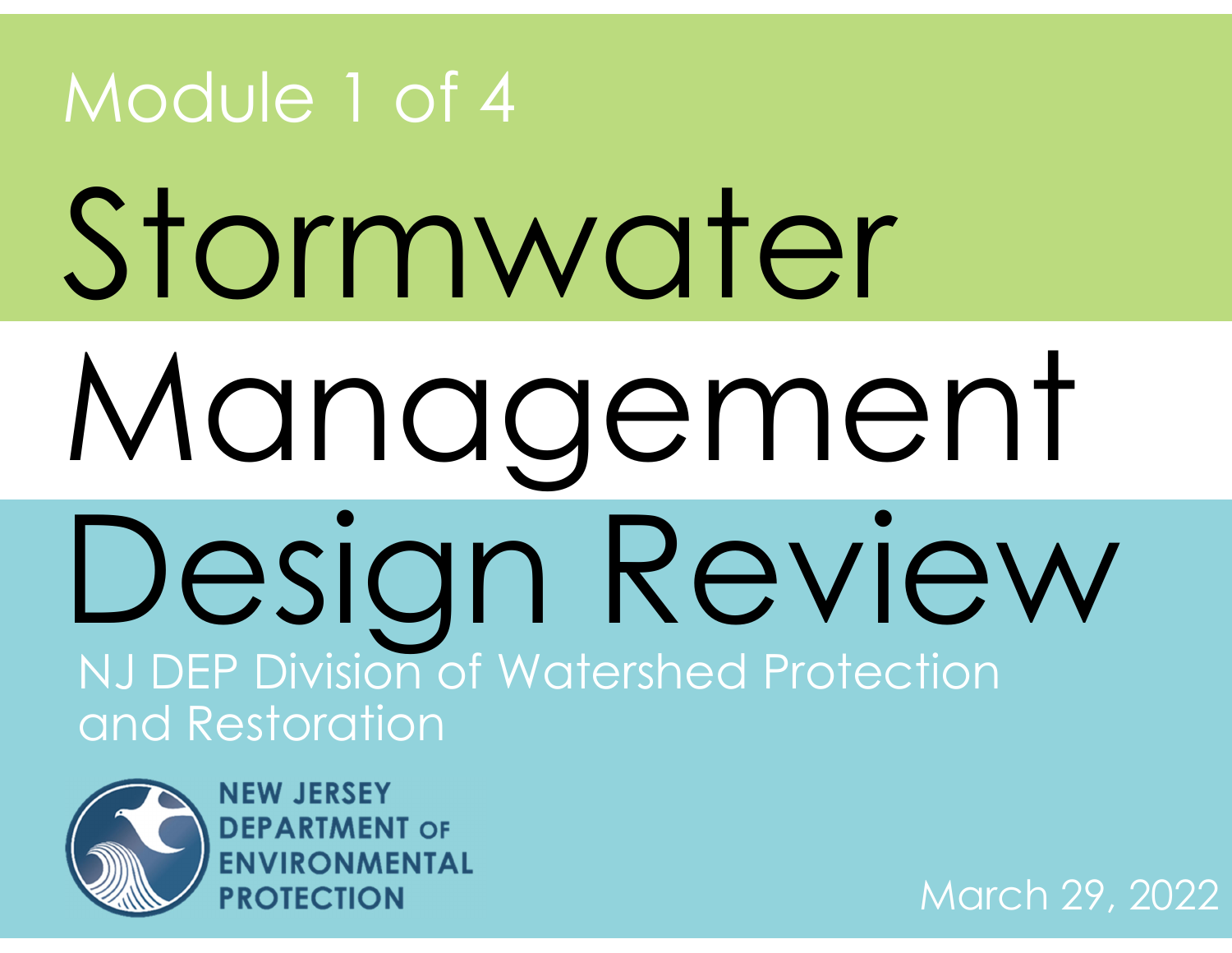

**Stormwater Training Series** 

# **Welcome**

**Stormwater Management Design Review Course Questions? Send email to DWQ‐BNPC‐StormwaterManagement@dep.nj.gov**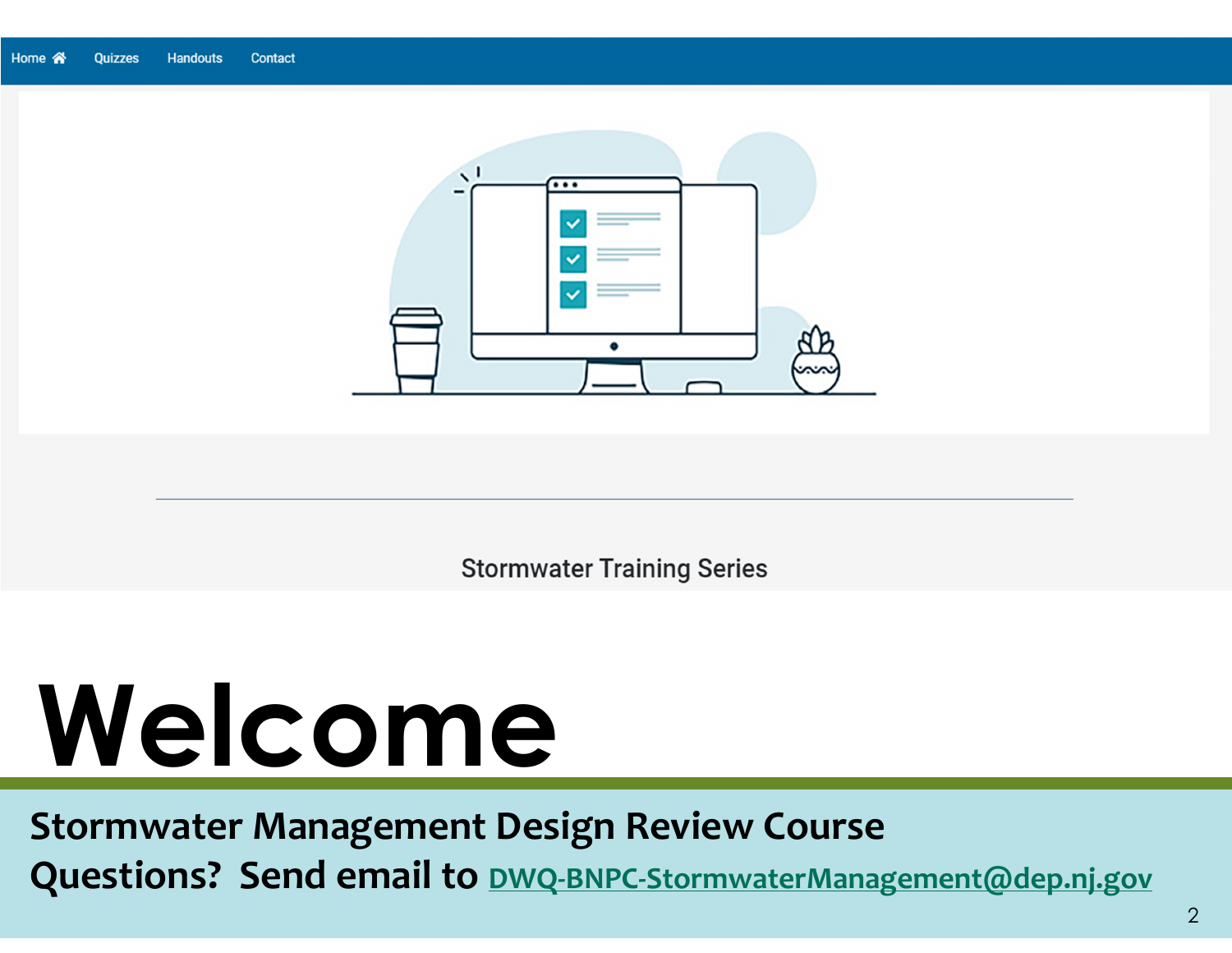

## **https://www.njstormwater.org/smdrc\_training.html**

**Stormwater Training Series** 

# **Course Materials**

**Stormwater Management Design Review Course**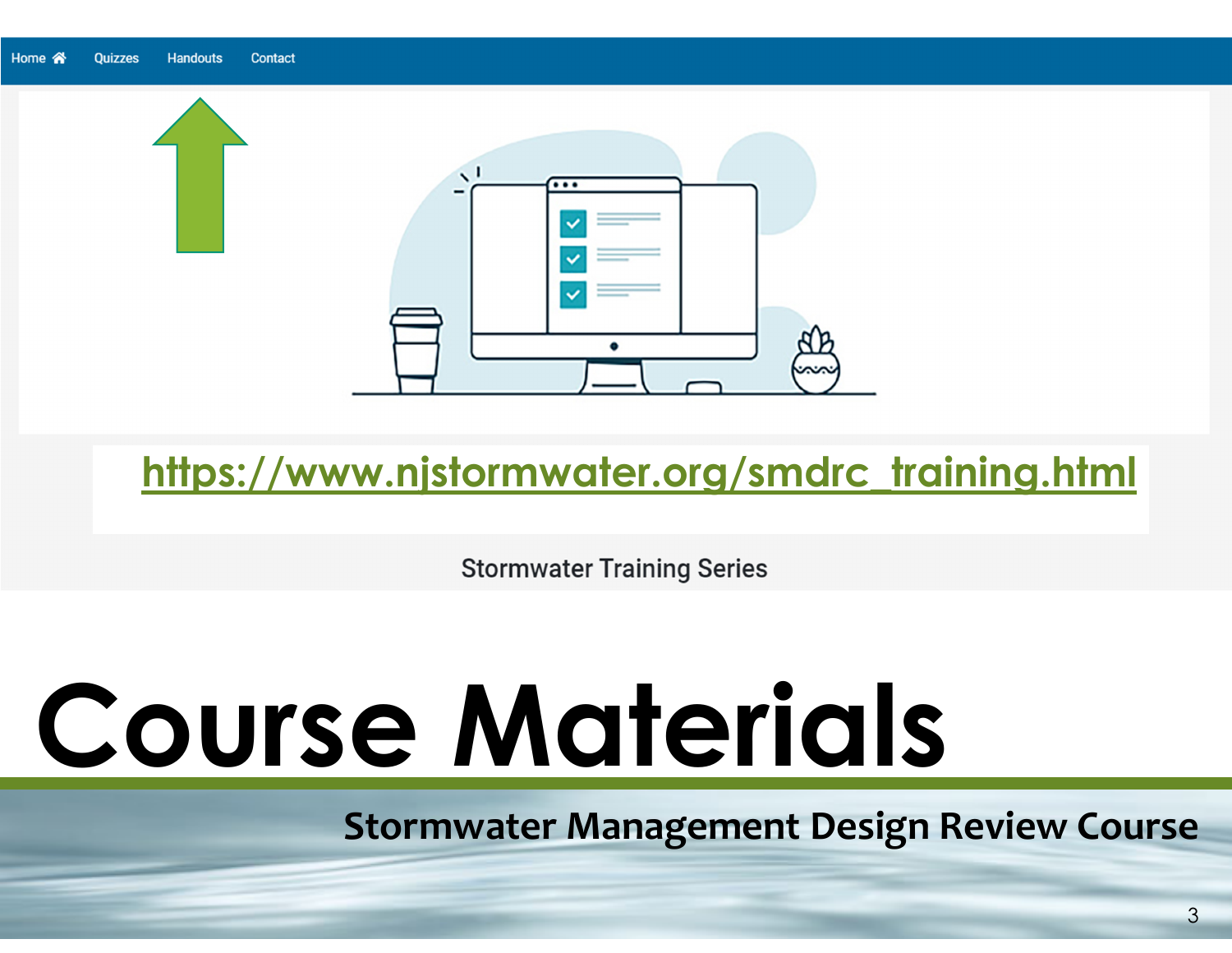## **https://www.njstormwater.org/smdrc\_training.html Stormwater Handouts**

Note sheets contain the powerpoint slides with notes attached to them. The powerpoint slides are the full slide with no notes.

### **Module 1 Handouts**

| <b>Welcome and Agenda</b>     | <b>Powerpoint Slides</b> |
|-------------------------------|--------------------------|
| Intro and Federal Background  | Powerpoint Slides        |
| <b>Stormwater Overview</b>    | <b>Powerpoint Slides</b> |
| <b>Maintenance</b>            | <b>Powerpoint Slides</b> |
| <b>MS4 Stormwater Mapping</b> | <b>Powerpoint Slides</b> |

# **Handouts & Slides**

**Stormwater Management Design Review Course**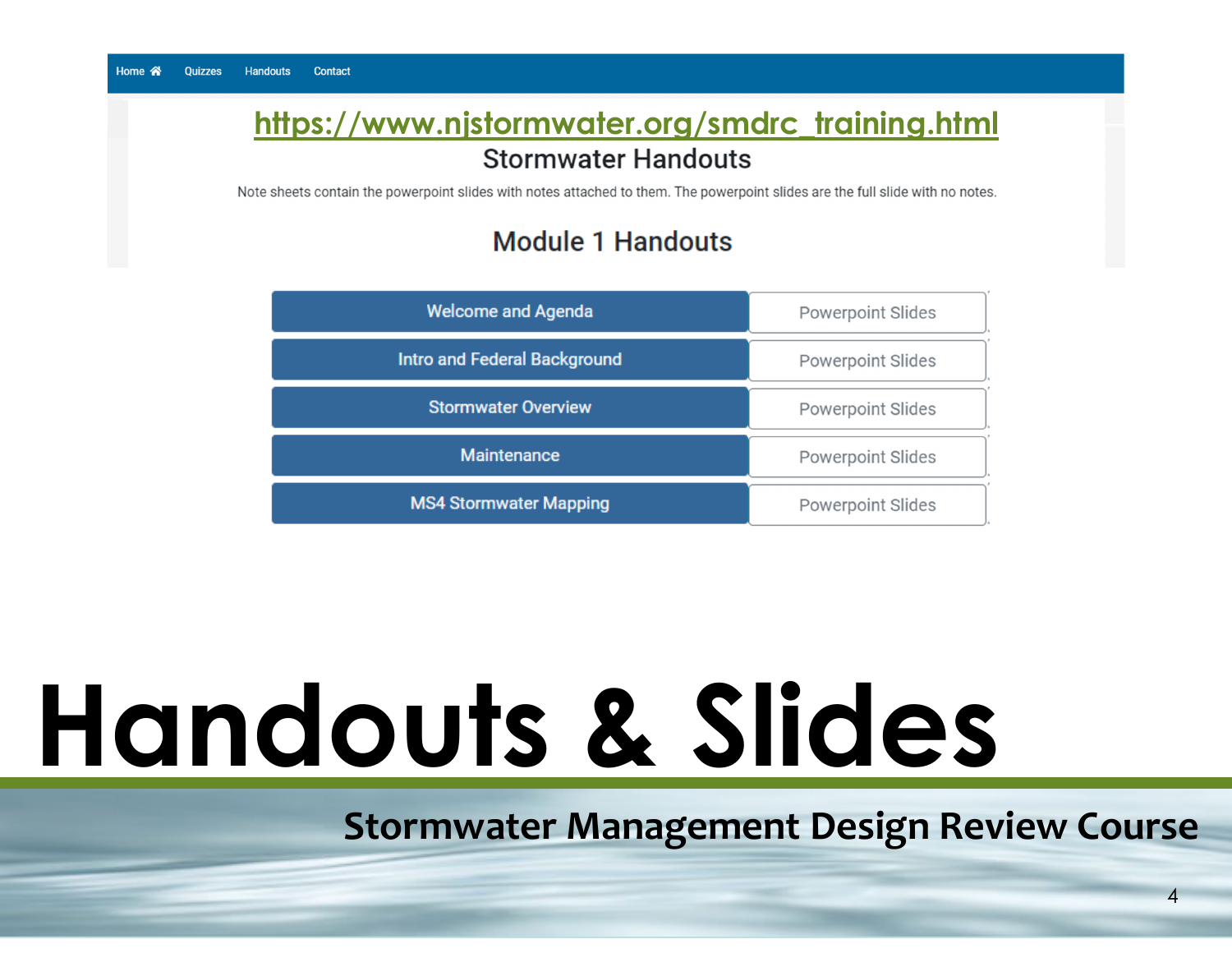**No.** Subject

1 **Welcome***(xx minutes)*

### 2Intro and Federal Background

- Goal 1: Understand the basic concept of the Federal NPDES program and how it is administered in NJ
- Goal 2: Understand how the post-construction requirements fit into the MS4 program

#### 3 **Stormwater Overview***(xx minutes)*

Goal 1: Understand the effects of development on the hydrologic cycle

Goal 2: Understand basic terms used in stormwater management and stormwater calculations

Goal 3: Understand the design and performance standards

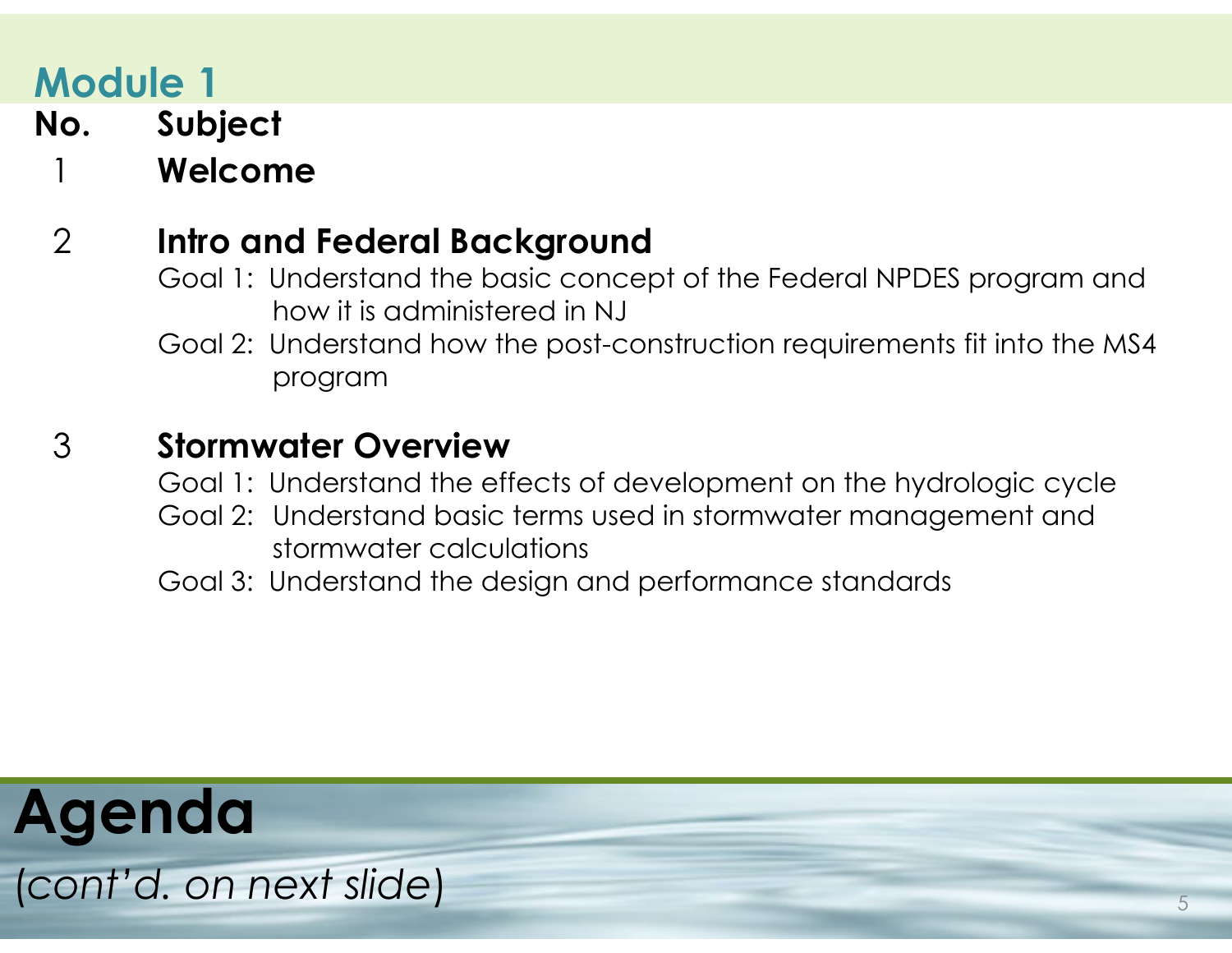# **Module 1** (*cont'd.)*

## **No.** Subject

#### 4 **Maintenance***(xx minutes)*

- Goal 1: Understand the Importance of long-term operation and maintenance of BMPs
- Goal 2: Understand the permittee's responsibility for performing/ensuring long-term operation and maintenance
- Goal 3: Understand the required elements of a maintenance plan

### 5**Mapping** *(xx minutes)*

- Goal 1: Understand the mapping requirements
- Goal 2: Learn about the DEP mapping tool

## **Quiz 1 and Review**

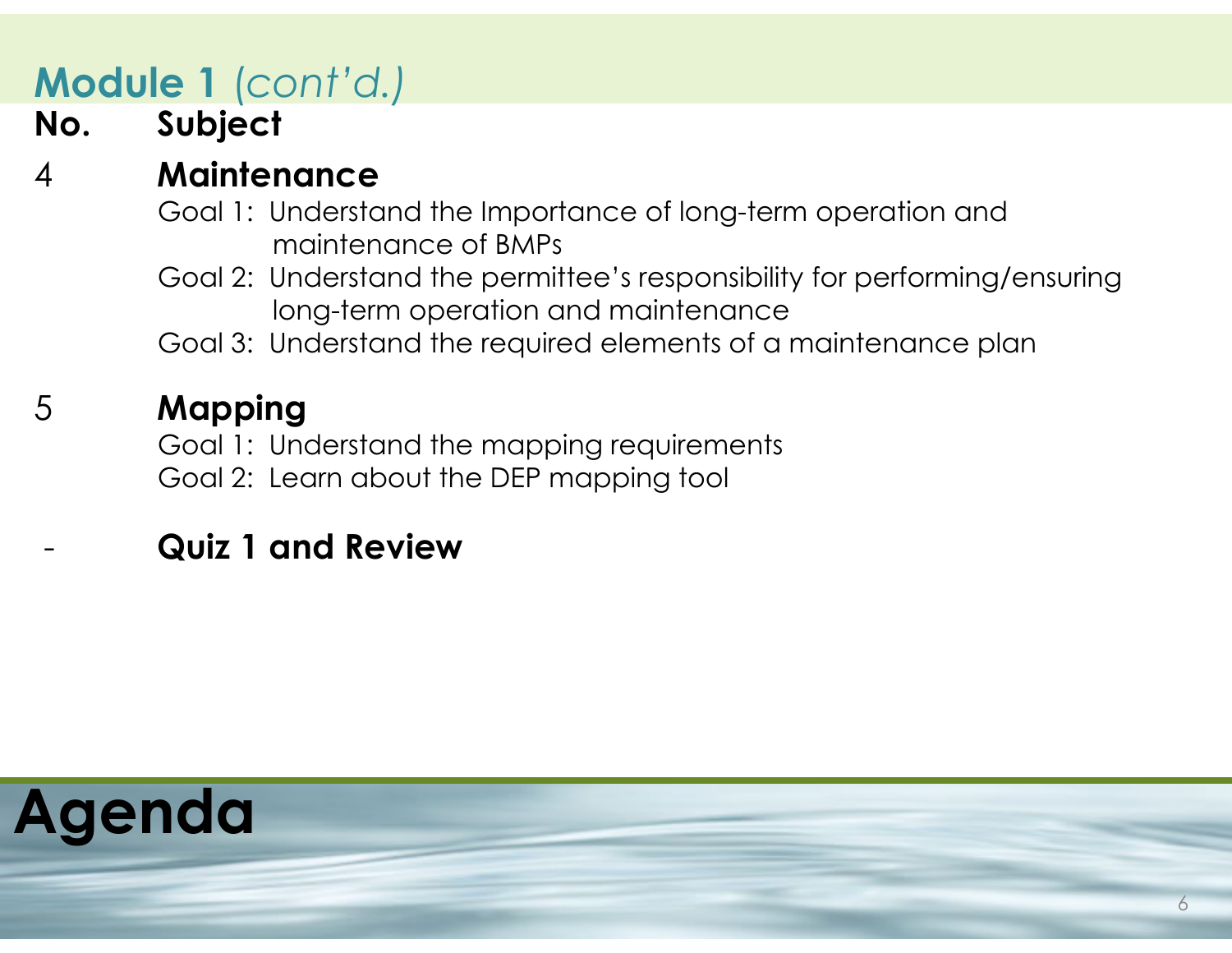1

## **No.** Subject

## **Stormwater Calculations**

- Goal 1: Understand the calculation methods allowed
- Goal 2: Use the CN equation to calculate runoff volume
- Goal 3: Calculate time of concentration
- Goal 4: Use the NJDEP Two-Step Method for unconnected impervious surface to calculate runoff volume
- Goal 5: Learn when exfiltration may be used in stormwater routing calculations
- Goal 6: Size an MTD using the Rational Method with the correct rainfall intensity

### 2**Soil Testing**

Goal 1: Understand the various reasons soil testing data is needed Goal 2: Understand the requirements of soil testing procedures

- 3**Manufactured Treatment Devices**
- **Quiz 2 and Review**

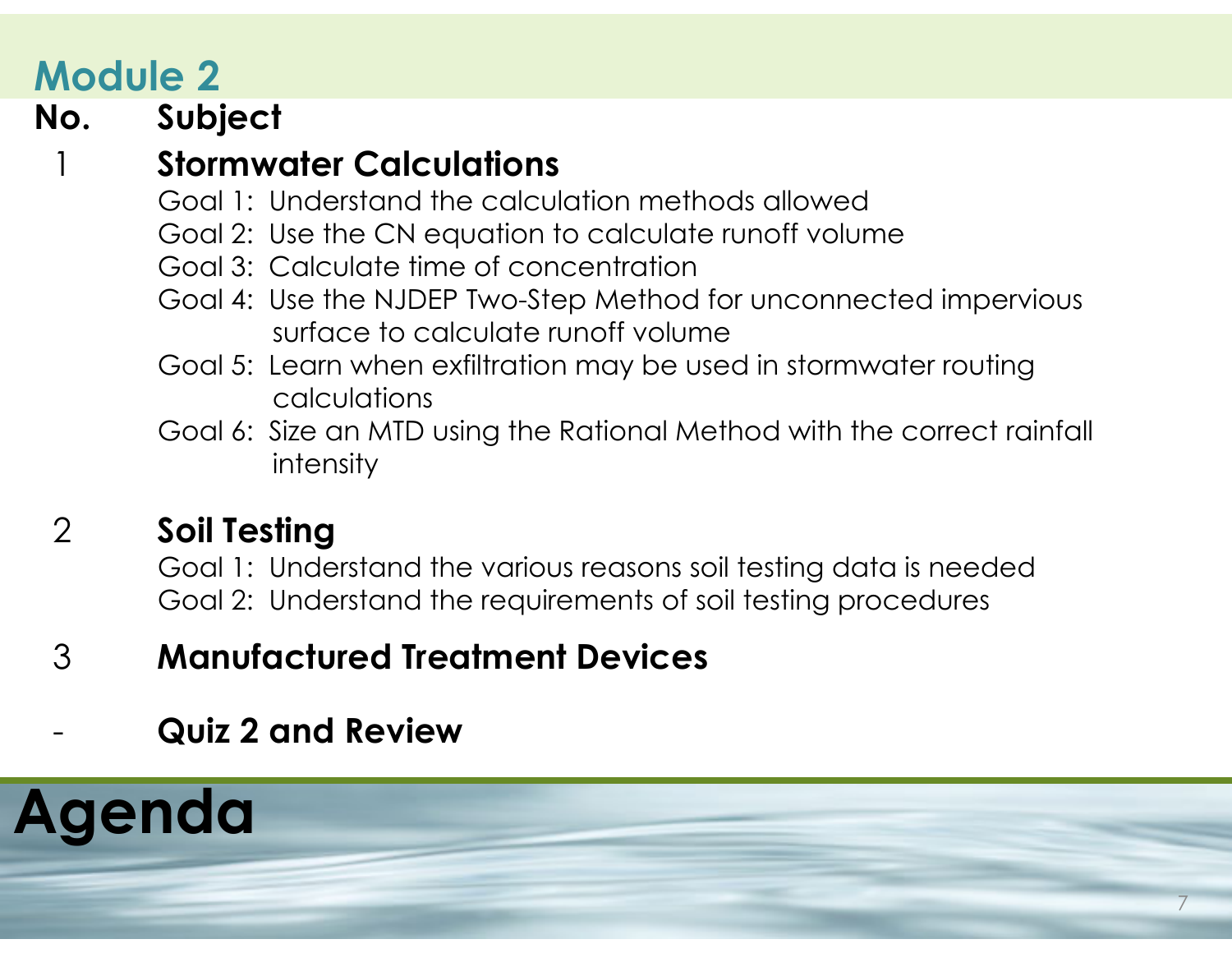## **No.** Subject

#### 1**How to Review a Project 1**

- Goal 1: Learn to identify which design and performance standards must be met on site
- Goal 2: Learn how to review for compliance with the GI, stormwater runoff quantity and water quality, and groundwater recharge standards
- Goal 3: Learn how to review BMPs for compliance with the design criteria in the BMP Manual

#### 2**How to Review a Project 2**

- Goal 1: Learn how to review BMPs for compliance with the design criteria in the BMP Manual
- Goal 2: Calculate Detention Time
- Goal 3: Learn how to review the safety requirements
- Goal 4: MTD MTFR vs drainage area
- Goal 5: Groundwater Recharge Spreadsheet



(*cont'd. on next slide*)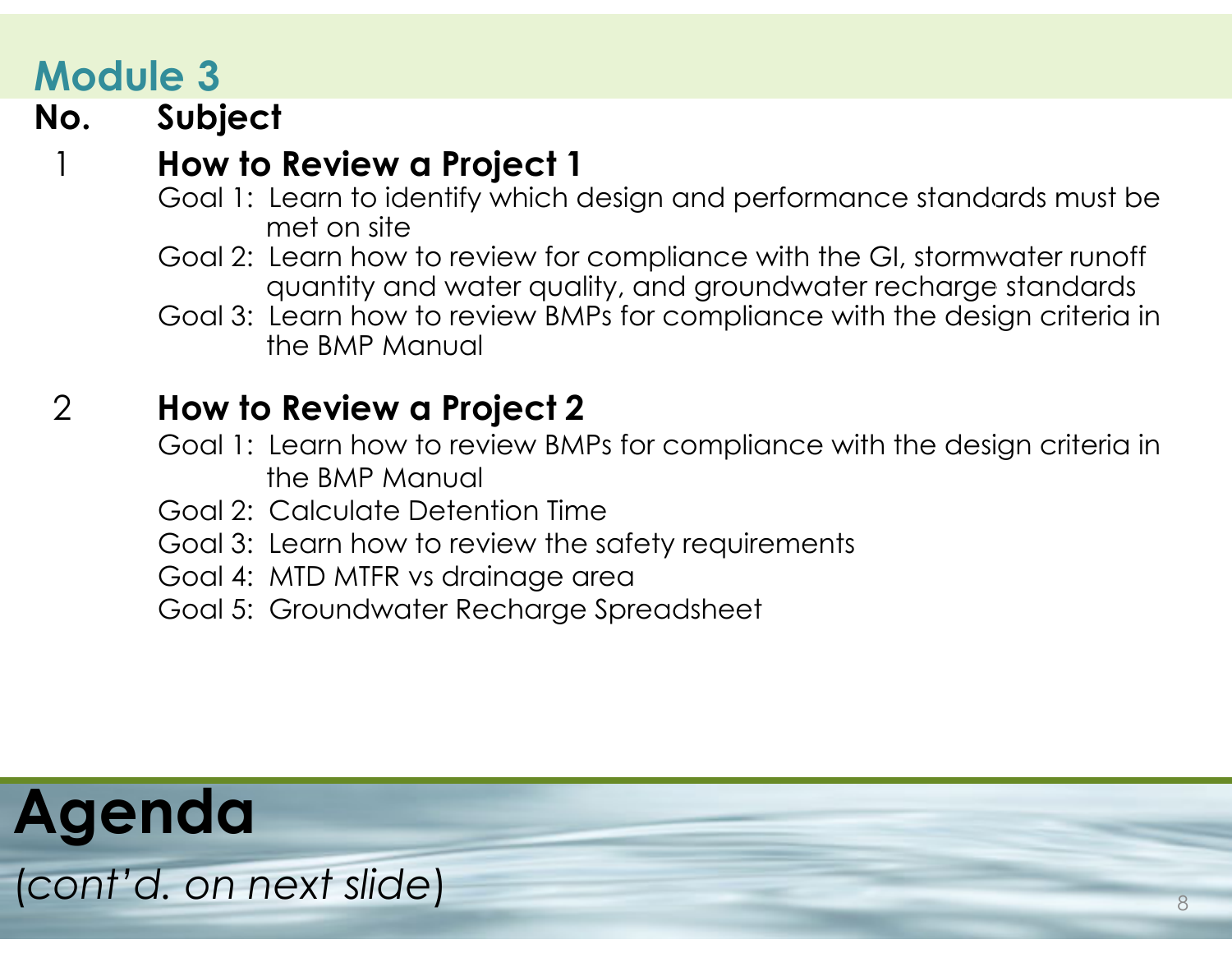# **Module 3** (*cont'd.*)

## $N$ o. Subject

#### 3**Groundwater Mounding**

- Goal 1: Learn the requirements under N.J.A.C. 7:8
- Goal 2: Understand the concepts of groundwater mounding
- Goal 3: Learn about the methods of calculation
- Goal 4: Review examples of groundwater mounding analyses

## **Quiz 3 and Review**